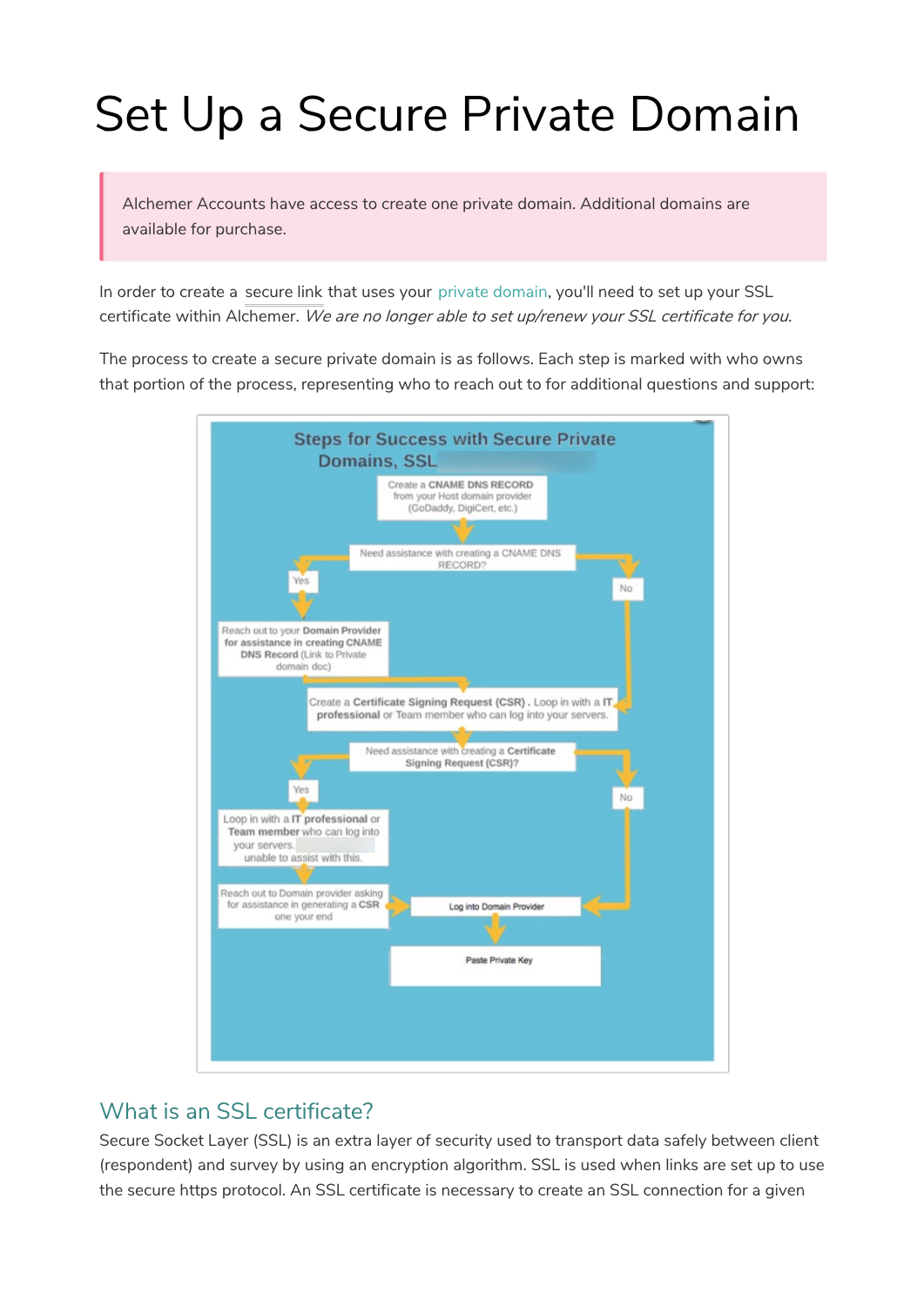domain. When an internet user attempts to send confidential information to a web server, the user's browser accesses the server's SSL certificate and establishes a secure connection.

# SSL Setup

Creating an SSL Certificate is a process that is owned by the Domain provider (GoDaddy, DigiCert, etc.). For assistance in setting up and creating SSL Certificates, reach out to your specific domain provider. To create an SSL, one must have completed the steps found in the Set up a Private Domain documentation. Follow the aforementioned link to begin setting up a private domain in Alchemer. Alchemer does NOT support SSL creation as what is needed for success is owned by the domain provider.

If you indicated that you wish to set up a Custom SSL Certificate when setting up your Private Domain, your final step in the setup process is to provide the following pieces of information which will be supplied by your domain provider, aka certificate authority, (ex. GoDaddy):

- Private Key
- Certificate
- Root & Intermediate Bundle

If your domain is managed by an IT professional at your organization, you will need to loop them in. If you do not have IT assistance, your domain provider (ex. GoDaddy) will be able to assist you in this process.

Paste your Private Key, Certificate, and Root & intermediate Bundle into the corresponding fields and click Save Settings. These should be in Privacy Enhanced Mail (PEM) format for Apache servers.

If you navigated away from your domain you can return to Integrations > Custom Domains, edit your domain and click the Setup button under Custom SSL Certificate.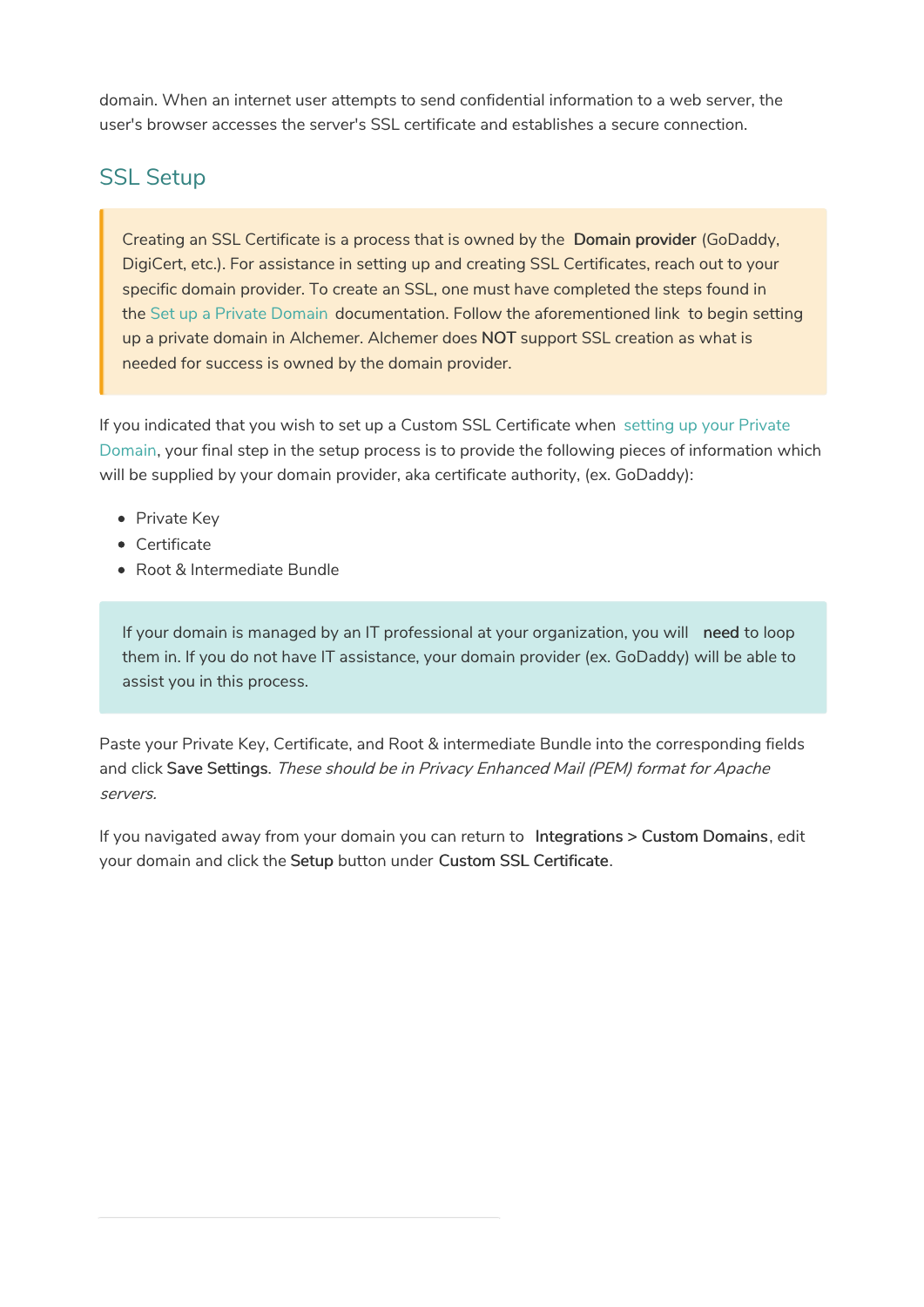| Private Key |                                                                                                                                                                                                                                                                                                                                                                                                                                                                                                                                                                                                                                                                                                                                                                                                                                                                                                                                                                                                                                                                                                                                                                                                                                                                                                                                                                                                                                                                                                                                                                                                                                                                                                                                                                                                                                                                                                                                                            |  |
|-------------|------------------------------------------------------------------------------------------------------------------------------------------------------------------------------------------------------------------------------------------------------------------------------------------------------------------------------------------------------------------------------------------------------------------------------------------------------------------------------------------------------------------------------------------------------------------------------------------------------------------------------------------------------------------------------------------------------------------------------------------------------------------------------------------------------------------------------------------------------------------------------------------------------------------------------------------------------------------------------------------------------------------------------------------------------------------------------------------------------------------------------------------------------------------------------------------------------------------------------------------------------------------------------------------------------------------------------------------------------------------------------------------------------------------------------------------------------------------------------------------------------------------------------------------------------------------------------------------------------------------------------------------------------------------------------------------------------------------------------------------------------------------------------------------------------------------------------------------------------------------------------------------------------------------------------------------------------------|--|
|             | 1 -----BEGIN RSA PRIVATE KEY-----<br>gyhPawX0Assf88wHag32tWywtaXxSGwTliXMwtNlK5gkwgO1Kuih8/1OT1kIARvf<br>Pkj634NI0AtMLzNM2bHnVwt5Su0lXco2TliBoOQotIfgcJVLJNk75YrRdD2/bJPH<br>lBKE8kxYcCz6RIo+Kon5sIhimXeZp490097Kr/koYRiK9gglcTrX/J9Y3qLouoZq<br>D9RpMCqOwTNqqLv2FCitLiPnXFzwSw2iubqECIzT5dmOJw4IzGZX91W00A7iUxks<br>zSqcE5F/tsCOpQf33CKi6f00govcFMkxumK2C9keww+U3L1LNeSs0fN+lYrbdu5z<br>9RGW315jzc8auzNSLpr6fLmnk3Gp91/xnpIPX4OKuKtA/dLOdES0uUVWj/YAJ5su<br>Sv2vDx+GL5+pvh0KFlhe7qHuSUfNevdW6pXvClMXH50WqvkpxOKYoO64iuNpGMt0<br>PEL1wM4IEvBsSKsL9F/9TfaC50NWcRnnKiWTSWi473az5cvOaJNiti8ndEJQutqU<br>93XIsEn8DMKyNalplt47cWReisNEevOBPWkSBvsQk4h6oDvanTJ4WpXVX1rg3f77<br>YeOPM9h/lqW2FYGQs/ZD64xPnMCcpADi3qWXUM9Mhab/yY+sb7e9vRjP3UPMxw5m<br>xazZDnrRwcvB5bDkbEj/qpLezpfizr4vtjoxbz2SXxnDTBIvGzmOjB3h9C2ptvuP<br>wByWiqtQ8JGWDSzuq73oNIpnczzSWb9aqLc3LiwLhEVw/qeUxVkprAeq4IAo/qXv<br>GLbUuXwIsVQJ5vz2alCsRNqTRGlB5vJnQtMucuOFZG6c+3xePIn2VkRULqHztRLG<br>3T2fnpeNsCHl4T2hIL22+j/lVQq8eTnsa6X+VcW7aJBmlRvqTHvhm02WjC+/08UO<br>KSEIM9ftWGFdOXr7qqFwkiDttWWN8hQ5YMdZKFLk7arbaJKxAOmxxW6vt98BIlq<br>tievTT+n3QAVnoLTpNSFx0Pxy/qArFvGsiideA/2tvPCXAFJEH/53M8CAQphDPbc<br>f+i/aaUGEfoAsRJ/iYalemi6OjuajOHqbw7HdzQ6R3HskTGp9UYVpKALmlXQF2IQ<br>FZVplnfBs5zhTqIqkUL3QZRaFzwZKs3Q0JvLqDfY2H8dKlL4LytMHALt6PC5p6Hm<br>H500JwofDXrWnSOAbSsmnfAhNhc6TE5GAbI8S+RMEnhzWBdE+4nhu3ByrHIjESwN<br>LRwmpUnf+/kfr3YLakv4UT251mOmldJh9odSjmzHkDqTJKywVLaqJ6v6yVqF1/Bk<br>Zj2ZnG2aWWF+kh3wSeY+Uw94kFEkjwk7U2LlKwLcB/SGGBKWmq2ncx+16cPQqkWi<br>HH6qn3pnalEUZ0c0ERqLpBDRQJLi9mqqqiw5R51eByA3mHvqlGIySWWOva9OGqwT<br>KGOPDje8eeeAyaMzBn4VyDNAs0uDvA+NqEfQ2znVLkxTBf+eLpbLxo7yybyi+k9n<br>+A35tnUU3fJr+Mdtk2sj13iKyAeyqjoJ2LHiAFl+2HRG/5nQW2e/lfNRxN51Nzft<br>lvxW4vL+BEkPB60oZXS+x7uNBxxZoKzvq5DAUpR+wiUDNlyudo2SjNF8/msdHWR8<br>h2n0H8/pkS3hMO8IPIFVJH7u9NUQPKRaZtk0nRVdt/HQx9O/7nRpKKBZiAWssphu<br>tM3cC6NK9hHfI+MuHV8iKFMqMYoUEQrrROXjN0d3Ie0=<br>------END RSA PRIVATE KEY----- |  |
| Certificate |                                                                                                                                                                                                                                                                                                                                                                                                                                                                                                                                                                                                                                                                                                                                                                                                                                                                                                                                                                                                                                                                                                                                                                                                                                                                                                                                                                                                                                                                                                                                                                                                                                                                                                                                                                                                                                                                                                                                                            |  |
|             | 1 ----- BEGIN CERTIFICATE -----<br>jWv3qVVWe6GlIdSFlAtnPbsJqzlB5uqPo2xVTLqoLB/5UcJ7C9vLyWF4qT2YdD64<br>xhnI9lXqr8NELR/ZlTaxLtXlfbd+WrxNflAkS5F2P6byqKZ3xoIn/YVKTlf+JPn7                                                                                                                                                                                                                                                                                                                                                                                                                                                                                                                                                                                                                                                                                                                                                                                                                                                                                                                                                                                                                                                                                                                                                                                                                                                                                                                                                                                                                                                                                                                                                                                                                                                                                                                                                                                    |  |

On saving, Alchemer will do some initial validation checks to ensure that the format is correct. After saving, your SSL Cert Status will show as pending while the system validates with your certificate authority. It can take up to 30 minutes to validate your certificate.



# SSL Certificate Statuses and Error States

There are five possible SSL Cert Statuses.

- Pending This displays for recently added SSL certs. Certs will display as pending until they are verified with the certificate authority and subsequently installed.
- Valid Active, valid certificate.
- Revoked Revoked by the certificate authority or certificate authority is no longer valid.
- Expired Certificate is expired/no longer valid. The cert will stay installed until you replace it. Depending on the survey taker's browser they may still be able to bypass security warning to proceed to your survey.
- Expiring Soon Certificate has 60 or fewer days until expiration. Learn how to update your certificate in the Certificate Expiration section of this tutorial.

# Updating an Expired Certificate

In your list of domains under Integrations > Custom Domains, the certificate expiration date is available for review. As this date nears we will send emails to all users set up as account administrators. An initial email will be sent when there are 60 days left before your certificate expires. Two additional reminder emails will be sent at 30 days and 0 days until expiration. Please ensure that admin users' email addresses are valid to ensure that critical notifications like these are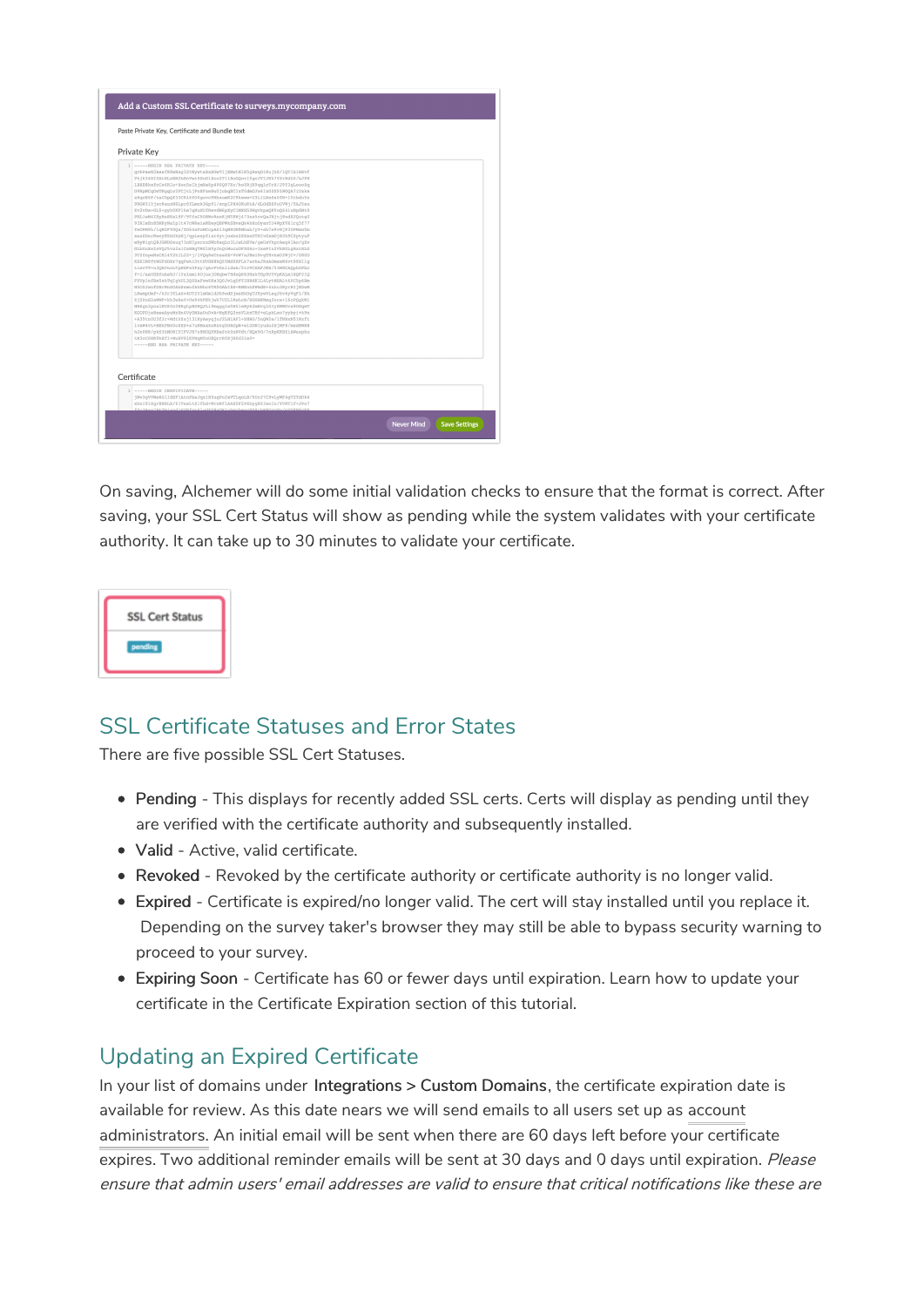## received. Need to change your email address?

To update your certificate you'll first need to renew your certificate with your domain provider. You'll again need the following information from your domain provider:

- Private Key
- Certificate

 $\circ$ 

Root & Intermediate Certificate Bundle

When you have your renewed certificate info, go to Integrations > Custom Domains and select your domain to edit. Click Replace and confirm that you wish to replace your current certificate by clicking Update Certificate.

Paste the Private Key, Certificate, and Root & Intermediate Certificate Bundle into the corresponding fields and click Save Settings. Your SSL Cert Status will show as pending while it is validated by the system. It can take up to 20 minutes to validate your certificate.

## Overview of Steps to Obtain a Certificate

Generating a CSR is the first step towards setting up an SSL and it \*must\* be done on the user's end. This document is from GoDaddy and notes how to set up a CSR and this document is for DigiCert outlining the same process for their domains. One will need to reach out to their specific domain provider for obtaining a certificate

As much as we LOVE to help our customers, it is important that you obtain your own certificate. This way, the certificate will be in *your organization's name and will be controlled by you*. Below we cover the steps to obtain a certificate at a high level as this looks different depending on your operating system and the certificate authority you choose to work with.

- 1. Generate a Certificate Signing Request (CSR). These steps vary depending on your operating system but here are a few helpful docs on doing so. There is a more robust list of domain providers in the FAQ section:Gener
	- https://www.thesslstore.com/blog/what-is-a-csr/
	- https://www.godaddy.com/help/apache-generate-csr-certificate-signing-request-5269
	- https://www.digicert.com/csr-ssl-installation/apache-openssl.htm

Generating a CSR requires a different process based on the operating system in use.

- 2. Once you have created your CSR, you will paste or upload it into the order form on your certificate authority's website. The CA will use the information in your CSR to create a certificate for you. They will then provide you with the Certificate and Root & Intermediate bundle required to set up your SSL in Alchemer.
- 3. The Private Key, the final piece you need to complete your SSL set up in Alchemer, is created when you generate your CSR. This is found in the file that is created with your domain providers assistance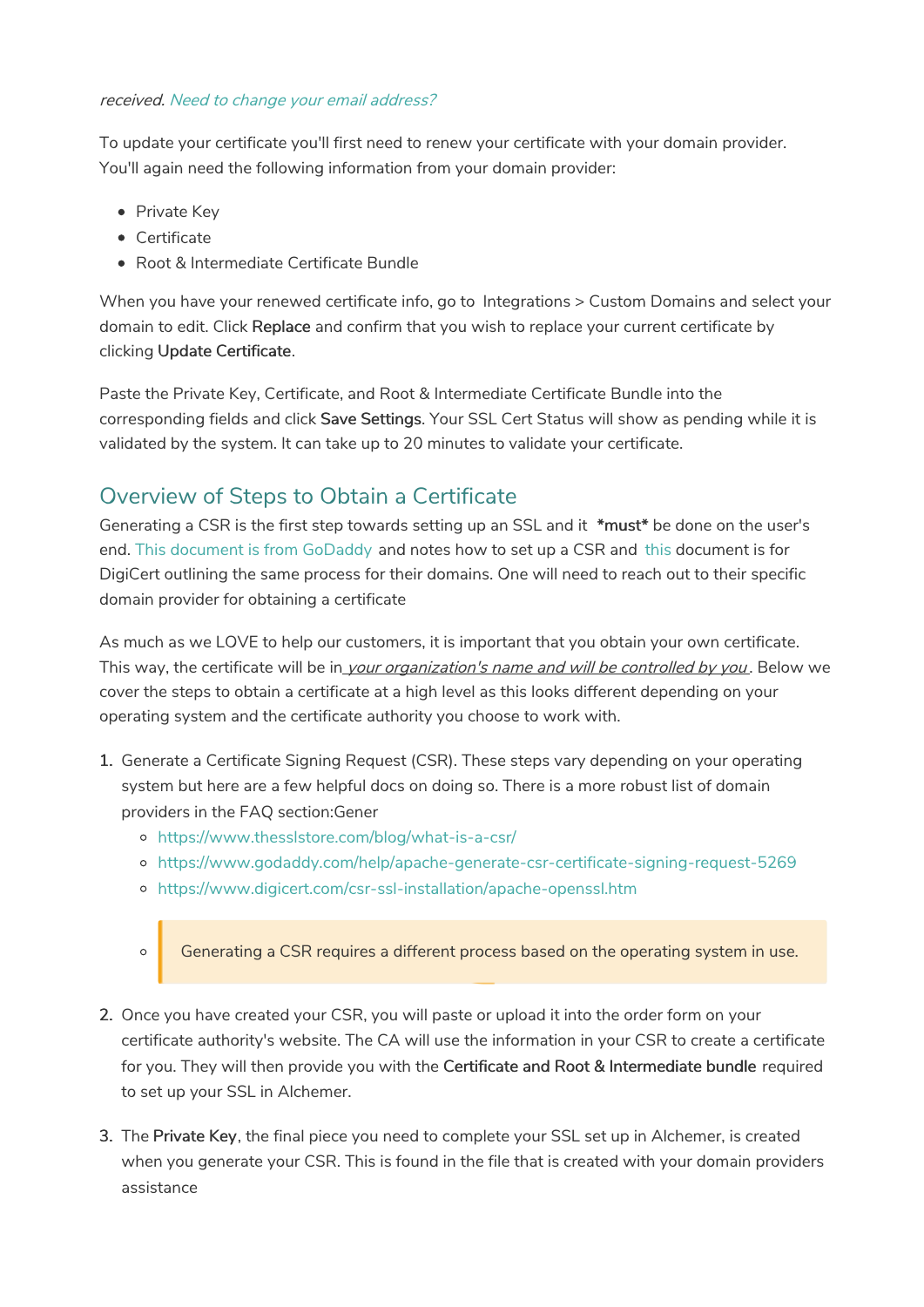If you need help with these steps, your best resource will be your IT team or the Certificate Authority company.

Alchemer will not generate a Certificate Signing Request on behalf of your organization. It is important that one obtains their own certificate. The certificate will be in your or your organization's name and will be controlled by you.

## Glossary of Terms

SSL - Secure Socket Layer (SSL) is an extra layer of security used to transport data safely between client (respondent) and survey by using an encryption algorithm. SSL is used when links are set up to use the secure https protocol.

SSL Certificate - SSL Certificates are small data files that digitally bind a cryptographic key to an organization's details. A certificate serves as an electronic passport that establishes an online entity's credentials when doing business on the Web. When an Internet user attempts to send confidential information to a Web server, the user's browser accesses the server's digital certificate and establishes a secure connection.

Certificate Authority - Certificate Authorities, aka CAs, are companies that issue digital certificates that contain identity credentials to help websites, people, and devices represent their authentic online identity. A CA acts as a trusted third party. Some common CAs include GoDaddy, VeriSign, GeoTrust, Comodo, Symantec, Digicert, etc.

Certificate Signing Request (CSR) - A Certificate Signing Request is a file that contains information a Certificate Authority (or CA, the companies who issue SSL certificates) need to create your SSL certificate. A CSR is a request to have a certificate created and digitally signed by a Certificate Authority.

Private Key - The SSL protocol uses a pair of keys – one private, one public – to authenticate, secure, and manage secure connections. These keys are created together as a pair and work together during the SSL handshake process to set up a secure session. The private key is a text file used to secure and verify connections. The private key should be closely guarded since anyone with access to it can use it in nefarious ways.

Root & Intermediate Certificate Bundle - Many certificate authorities use an intermediate certificate as a stand-in for their root certificate in order to ensure that it remains secure. If your CA uses intermediate certificates the cert that they provide you with will have all certs as a "bundle" or "chain".

Revocation - From time to time certificates will be revoked for security reasons. If this happens for any reason you will need to obtain a new cert from your CA and replace your existing cert in Alchemer.

## FAQ Can Alchemer set up/renew my SSL certificate for me?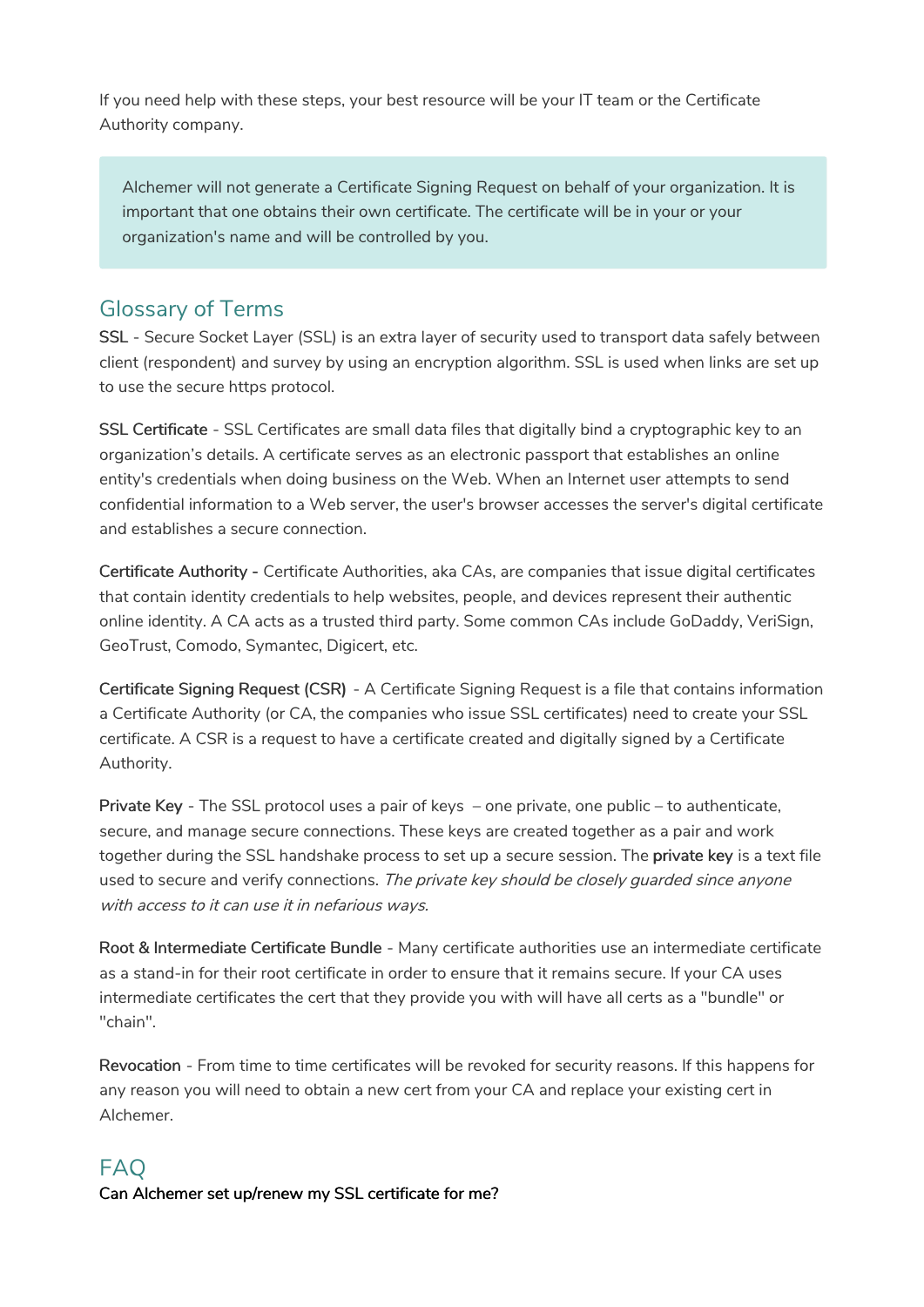Alchemer previously offered to provision and renew SSL certificates as a service. This service is no longer offered and as such you will need set up your SSL certificate within Alchemer using the above instructions.

## How can I find out who my domain administrator is?

Just visit the WhoIs database and type in your domain.

#### Are wildcard certificates supported?

Using wildcard certs is not recommended for security reasons but they are supported. Follow the above same setup process for wildcard certs.

## Can Alchemer generate the Certificate Signing Request (CSR) for my domain?

As much as we LOVE to help our customers, it is important that you obtain your own certificate. This way, the certificate will be in your or your organization's name and will be controlled by you. If you need help with these, your best resource will be your IT team or the Certificate Authority company. Here are a couple of resources for generating CSRs:

- https://www.thesslstore.com/blog/what-is-a-csr/
- https://www.godaddy.com/help/apache-generate-csr-certificate-signing-request-5269
- https://www.digicert.com/csr-ssl-installation/apache-openssl.htm
- Comodo CSR Generation Instructions
- DigiCert CSR Generation Instructions
- Entrust CSR Generation Instructions
- GeoTrust CSR Generation Instructions
- Thawte CSR Generation Instructions

## What is the expected format for the Private Key, Certificate, and Root & Intermediate Bundle fields?

These data placed in these fields should be in Privacy Enhanced Mail (PEM) format for Apache servers.

## How long will it take to verify my certificate?

It can take up to 30 minutes to verify your SSL Certificate. Alchemer uses industry-standard Open SSL libraries to perform the verification.

Comodo CSR Generation Instructions

DigiCert CSR Generation Instructions

Entrust CSR Generation Instructions

GeoTrust CSR Generation Instructions

Thawte CSR Generation Instructions

## SSL Resources

How to Create an SSL Certificate on a Windows Server

Digicert SSL Certificate Installation